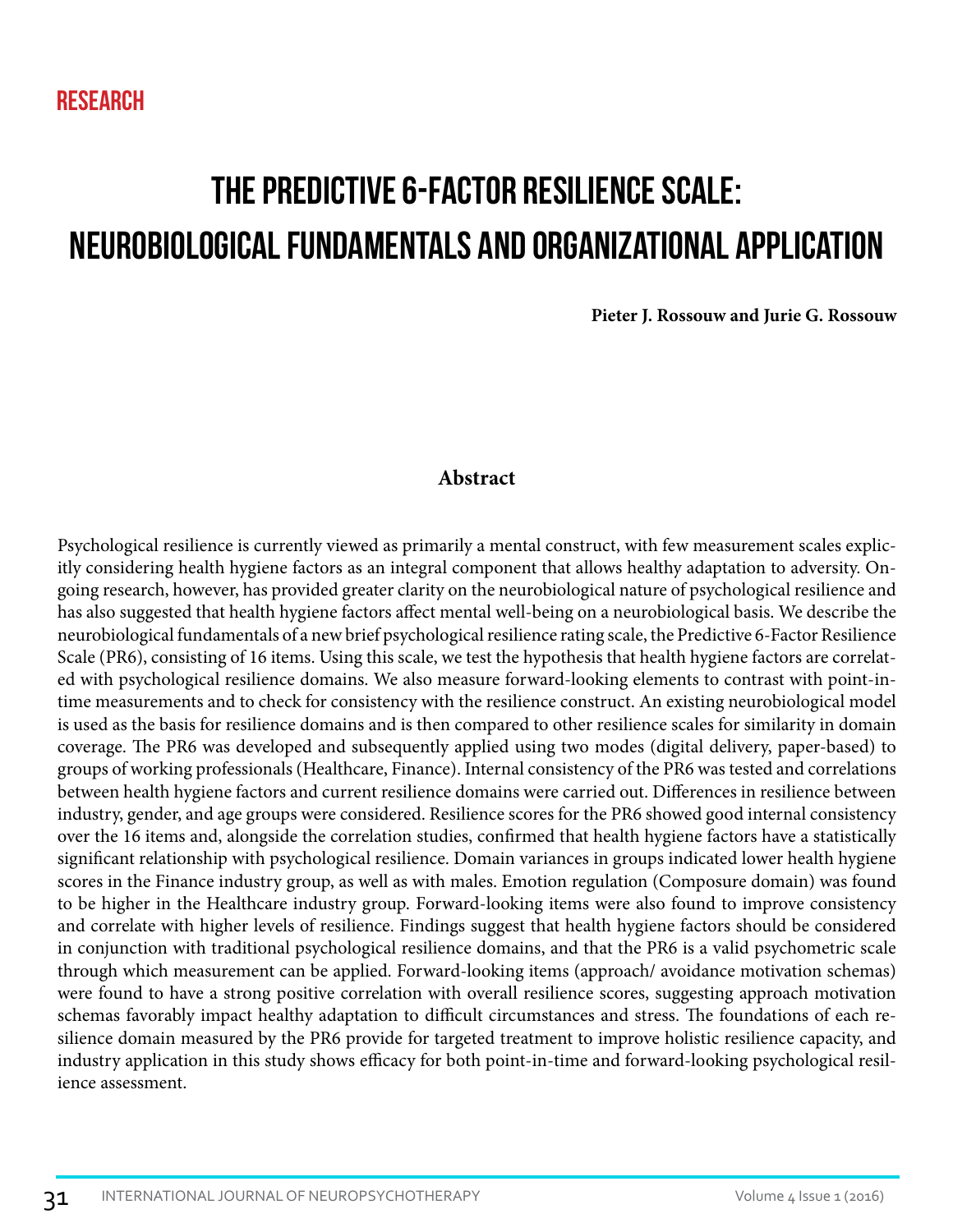**M**ental health disorders are estimated to cost U.S. \$800 billion in lost productivity annually, and this amount is expected to double by 2030 (World Bank, 2014). By extension, this cost U.S. \$800 billion in lost productivity annually, and this amount is expected to projected escalation is grounds for giving greater attention to preventative and protective measures as a potential long-term avenue for improving mental well-being. Research over the last three decades into psychological resilience has indicated that this may be a key component in the challenge to attenuate the trend of mental health disorders (Edward, 2005). Briefly, resilience is the ability to positively adapt and thrive in the face of risk and adversity (Kong, Wang, Hu, & Liu, 2015; Masten, Cutuli, Herbers, & Reed, 2009). As a construct, it exists across multiple domains (Olsson, Bond, Burns, Vella-Brodrick, & Sawyer, 2003; Rutter, 1985) that are changeable and dynamic at all stages of the lifespan (Herrman et al., 2011). Rutter (2012) has noted that the focus is on individual differences, indicating the importance of accurately measuring variances within groups for efficacious intervention.

While a host of resilience measurement scales have been developed in the last two decades (Windle, Bennett, & Noyes, 2011), any adaptation of scales based on findings from neurobiology research or related findings in research on physiological well-being has not been readily apparent. Deeper integration of these fields with resilience measurement could assist in moving the research beyond primarily phenomenological observations toward a mechanistic understanding of resilience capacity (Russo, Murrough, Han, Charney, & Nestler, 2012). This approach may reveal methods of intervention that are not currently in the arsenal for combating the rise of mental health disorders as projected by the World Bank (2014), for example. Recognizing this need, the World Health Organization has set a target of a 20% increase in service coverage for mental disorders by 2020 (World Health Organization, 2015). The broad applicability of resilience as a protective measure against depression across the lifespan (Elisei, Sciarma, Verdolini, & Anastasi, 2013) makes it a valuable intervention avenue, not only in clinical applications but also in workplaces, schools, and other organizations where the wider population can be reached.

In this paper we investigate theoretical connections between domains of resilience and a neurobiological model to establish a new resilience measurement scale (Rossouw, 2015). We examine the implications of this scale: For example, given the importance of adaptation to resilience, together with the role of neuroplasticity to facilitate this adaptation, we hypothesize there exists a correlation between health factors that promote both neuroplasticity and psychological resilience.

As noted by Fredrickson and Branigan (2012), "The broadening and undoing effects of positive emotion might together account for the salutary effects of positive emotions on health, physical functioning and longevity" (para. 31). With regard to resilience, there may be a bidirectional relationship where positive health promotes feelings of confidence and ability to deal with adverse situations (Tugade, Fredrickson, & Barrett, 2004). An analysis of the major resilience scales indicates that, to date, the potential relationship between resilience and health factors has not been incorporated into their designs. Consequently, we further explore the potential for psychological approach and avoidance patterns to be predictive in determining the future direction of psychological development, particularly in

#### **Author information:**

Pieter J Rossouw, BA, Hons, MClin Psych, PhD; Professor, Brain Based Education, School of Education, Central Queensland University, Australia; Director, The Neuropsychotherapy Institute; Director, Mediros; Director, The BrainGro Institute.

Jurie Rossouw, BCom Risk; Director, RForce.

Correspondence concerning the article should be sent to Pieter Rossouw, School of Education, Central Queensland University, Rockhampton, QLD, 4072. Email: p.rossouw@cqu.edu.au

*Cite as:* Rossouw, P. J., & Rossouw, J. G. (2016). The predictive 6-factor resilience scale: Neurobiological fundamentals and organizational application. *International Journal of Neuropsychotherapy, 4*(1), 31–45. doi: 10.12744/ijnpt.2016.0031-0045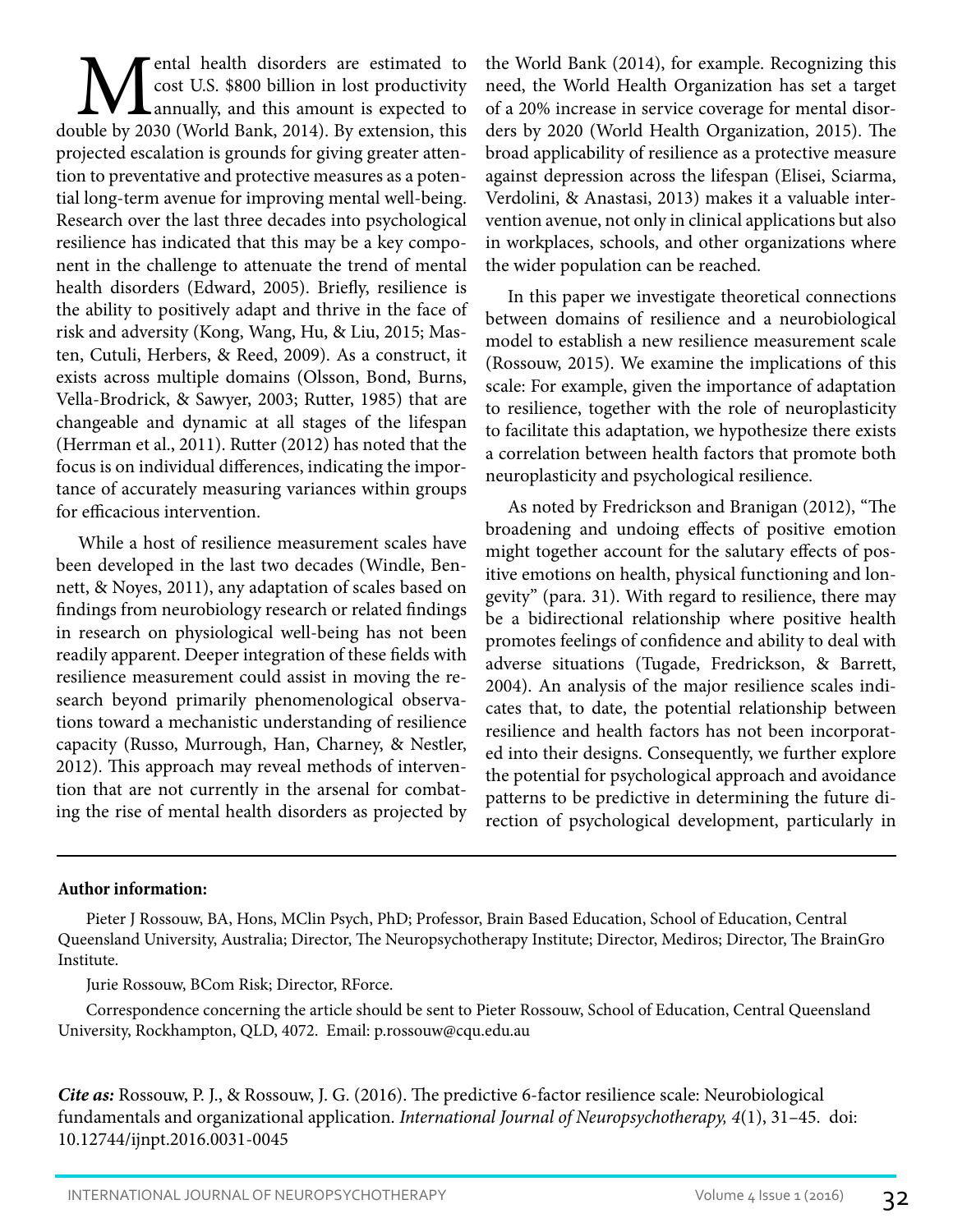relation to resilience and well-being (Elliot & Covington, 2001). The culmination of these factors is the Predictive 6-Factor Resilience Scale (PR6) described below.

## **Method**

## **Development of the Scale**

The wealth of research conducted in the development of existing resilience scales, particularly the higher scoring scales described in a recent review by Windle et al. (2011)—and in light of their assertion that, as yet, there exists no gold standard for resilience—allows the PR6 to be developed in a harmonious manner. The domains established in the PR6 may thus be in alignment with those described in the literature and in existing scales. This alignment provides a foundation that we can use to connect to a neurobiological model to establish a resilience scale that is more holistic and inclusive in scope. Measurement is at an individual level and aims to examine protective factors to mitigate risk and adversity, leading to thriving and resilient outcomes beyond what would normally be expected.

As a mental construct, resilience is underpinned by neural networks and neurobiological functioning (Russo et al., 2012) and is known to change dynamically through various stages of life (Herrman et al., 2011). Therefore, while resilience is a function that helps individuals adapt, psychological resilience itself adapts over time (Donnon & Hammond, 2007; Friborg, Hjemdal, Rosenvinge, & Martinussen, 2003; Oshio, Kaneko, Nagamine, & Nakaya, 2003; Windle, Markland, & Woods,

#### Table 1

*Domain Alignment Between the PR6 and Existing Resilience Scales*

2008). This adaptive capacity is enabled through well-established concepts of neuroplasticity as influenced by environmental factors (Kandel, 1998; Kandel, Schwartz, Jessell, Siegelbaum, & Hudspeth, 2013). Plasticity functions mechanistically via brain-derived neurotrophic factor (BDNF), which elevates neural production and, in turn, neural proliferation, to strengthen either healthy approach patterns or maladaptive avoidance patterns depending on the current neural activation (Castrén & Rantamäki, 2010; Lu, Nagappan, Guan, Nathan, & Wren, 2013). Given the crucial role of BDNF in neural development on a temporal scale, it follows that factors that positively affect the production of BDNF such as physiological health hygiene—would positively correlate with the construct of resilience and, accordingly, introduce a new domain. This domain may indicate a virtuous interplay between traditional markers of psychological resilience and physiological health factors that positively influence BDNF and neural proliferation. We investigate this domain alongside traditional domains of resilience as described in the existing scales and the literature.

## **Domains of the PR6**

Domains were formed based on the expansive nature of traits within the construct of resilience, allowing for more insightful thematic trait groupings that share neurological underpinnings. A neurobiological model that has previously been explored in the context of resilience is Davidson's six dimensions of emotional styles (Davidson & Begley, 2012; Rossouw, 2013). A theoret-

| PR6 domains         | Davidson Styles                                        | <b>RSA</b>   | <b>CDRISC</b> | <b>READ</b> | <b>RS</b>    | ARS          | <b>RASP</b> | <b>DRS</b> | <b>YRADS</b> | <b>CYRM</b> | <b>CHKS</b>  |
|---------------------|--------------------------------------------------------|--------------|---------------|-------------|--------------|--------------|-------------|------------|--------------|-------------|--------------|
| Vision              | Outlook style                                          |              | ✔             |             |              | $\checkmark$ |             |            |              |             | $\checkmark$ |
| Composure           | Self-awareness style                                   | $\checkmark$ |               |             |              | $\checkmark$ | ✓           |            |              |             | ✓            |
| <b>Tenacity</b>     | Resilience style                                       |              |               |             |              |              | ✔           |            |              |             |              |
| Reasoning           | Attention style                                        |              | ✔             |             |              | $\checkmark$ |             |            |              |             |              |
| Collaboration       | Social Intuition style<br>Sensitivity to context style |              |               |             | $\checkmark$ |              | √           |            |              |             | $\checkmark$ |
| Health              |                                                        |              |               |             |              |              |             |            |              |             |              |
| Windle et al. Score |                                                        |              |               | 6           | 6            | 4            | 4           |            | 3            | 3           |              |

*Note*. RSA = Resilience Scale for Adults; CDRISC = Connor Davidson Resilience Scale; READ = Resilience Scale for Adolescents; ARS = Adolescent Resilience Scale; RASP = Resilience Attitudes and Skills Profile; DRS = Dispositional Resilience Scale; YRADS = Youth Resiliency: Assessing Devel-<br>opmental Strengths; CYRM = Child and Youth Resilience Measure; CHKS = Calif

\*Existential aloneness.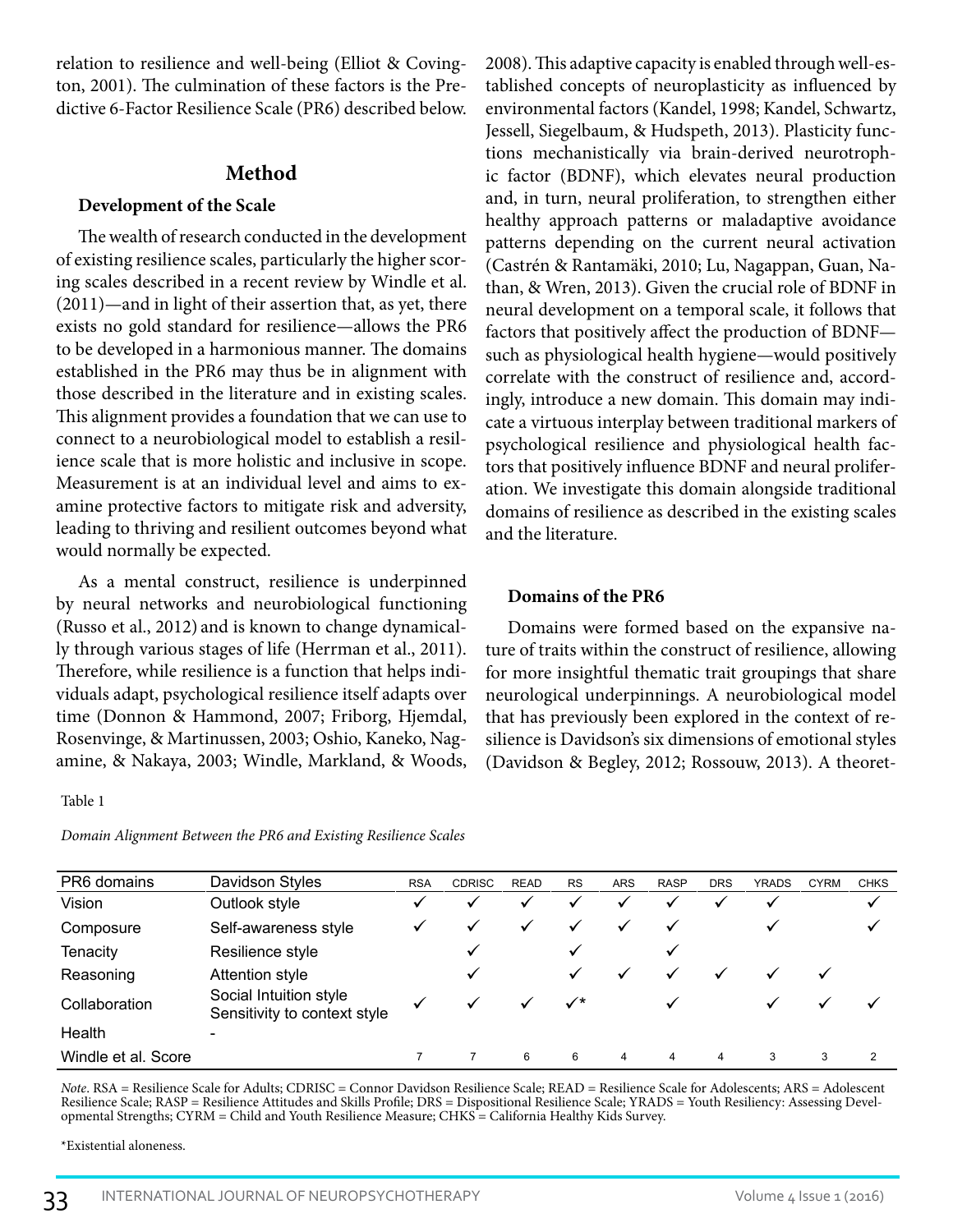ical analysis and comparison of this model with existing scales, illustrated in Table 1, indicates a synthesis of interpersonal and intrapersonal protective factors that can be adapted into five domains of psychological resilience. These five domains are complemented by a sixth domain relating to physiological health. Interpretive and grouping differences between approaches result in subjective domain sorting; however, we hold that sufficient thematic alignment exists to analyze and categorize. As indicated in Table 1, some resilience scales do not clearly represent every domain described.

The first domain (Vision) includes concepts of self-efficacy and goal setting. Both the Resilience Scale for Adults (RSA) and the Resilience Scale for Adolescents (READ) indicate Personal Competence as a factor that aligns to this trait group (Friborg et al., 2003; Hjemdal, Friborg, Stiles, Martinussen, & Rosenvinge, 2006). Likewise, a review of the Connor–Davidson Resilience Scale (CD–RISC) found Personal Competence, Sense of Control, and High Standards to be related characteristics (Connor & Davidson, 2003). The Dispositional Resilience Scale (DRS) also includes Control alongside Commitment (Hystad, Eid, Johnsen, Laberg, & Bartone, 2010). The Resilience Attitudes and Skills Profile (RASP) describes Creativity in relation to goals alongside Initiative and Values Orientation (Hurtes & Allen, 2001). The Youth Resiliency: Assessing Developmental Strengths (YRADS) scale aligns with Self-Concept and Empowerment (Donnon & Hammond, 2007). Similarly, the California Health Kids Survey (CHKS) includes Goals and Aspirations alongside Self-Esteem (Stewart, Sun, Patterson, Lemerle, & Hardie, 2004). The Resilience Scale (RS) includes Meaningfulness (Wagnild & Young, 1993), reflecting a sense of purpose and long-term goals, which aligns well with Positive Future Orientation in the ARS (Oshio et al., 2003). Conceptually, these factors align to the Outlook emotional style identified by Davidson (Davidson & Begley, 2012), referring to the ability to maintain a positive outlook and allowing positive emotions to persist—which involves a positive self-concept, a proclivity to set goals as a pathway to meaning, and belief in self-worth. It is this sense of hopefulness, planning, and positive outlook that we incorporate in the Vision domain. Neurological structures involved in this domain include the ventral striatum through its role in higher order decision making and risk/reward cognition (Davidson & Begley, 2012). The interplay of memory storage and retrieval by the hippocampus and meaning assignment by the prefrontal cortex (PFC) plays a part in maintaining a hopeful sense of the future, and this is reinforced by goal directedness (Preston & Eichenbaum, 2013).

The second domain (Composure) is primarily about emotional regulation and the ability to recognize, understand, and act on internal prompts and physical signals. The RS reflects this as a sense of Equanimity (Wagnild & Young, 1993) alongside Emotional Regulation in the ARS (Oshio et al., 2003). The RSA and READ include concepts of Personal Structure (Friborg et al., 2003; Hjemdal et al., 2006), while the Control aspect of CD–RISC may also serve in the sense of self-control (Connor & Davidson, 2003). On the youth resilience side, RASP describes Humor and Creativity in the context of feelings (Hurtes & Allen, 2001); YRADS speaks of Self-Control (Donnon & Hammond, 2007); and CHKS includes Empathy (Stewart et al., 2004). These align well to the Self-Awareness emotional style, described by Davidson, which relates neurologically to the ability of the insula to effectively interpret signals and enable regulation of the hypothalamic–pituitary–adrenal (HPA) axis (Davidson & Begley, 2012). Self-awareness manifests through increased emotional granularity, where an accurate and positive disposition has been shown to improve physiological health through the broaden-andbuild effect and the undoing effect (Tugade et al., 2004). We group these as the Composure domain.

The third domain (Tenacity) centers on the concept of perseverance and hardiness, which to many is the primary characteristic of resilience, and is the main aspect measured by the Brief Resilience Scale (Smith et al., 2008). The CD–RISC describes Tolerance to Negative Effect and Tenacity (Connor & Davidson, 2003), while the RS includes Perseverance (Wagnild & Young, 1993). Representation of this aspect is less clear on the youth measurement scales, but the RASP is supportive through its concept of Independence (Hurtes & Allen, 2001). The Resilience emotional style from Davidson's model presents clear alignment and points to the ability of the PFC to effectively regulate limbic and HPA activation (Davidson & Begley, 2012). Here, linkage to self-awareness can be observed through its role in informing the PFC of the need for HPA regulation. More broadly, while hardiness may be a key component to aid in bouncing back from adversity, the other domains have crucial protective roles to play. Of particular interest in this domain is that perseverance has been shown to be more important than IQ as a predictor of long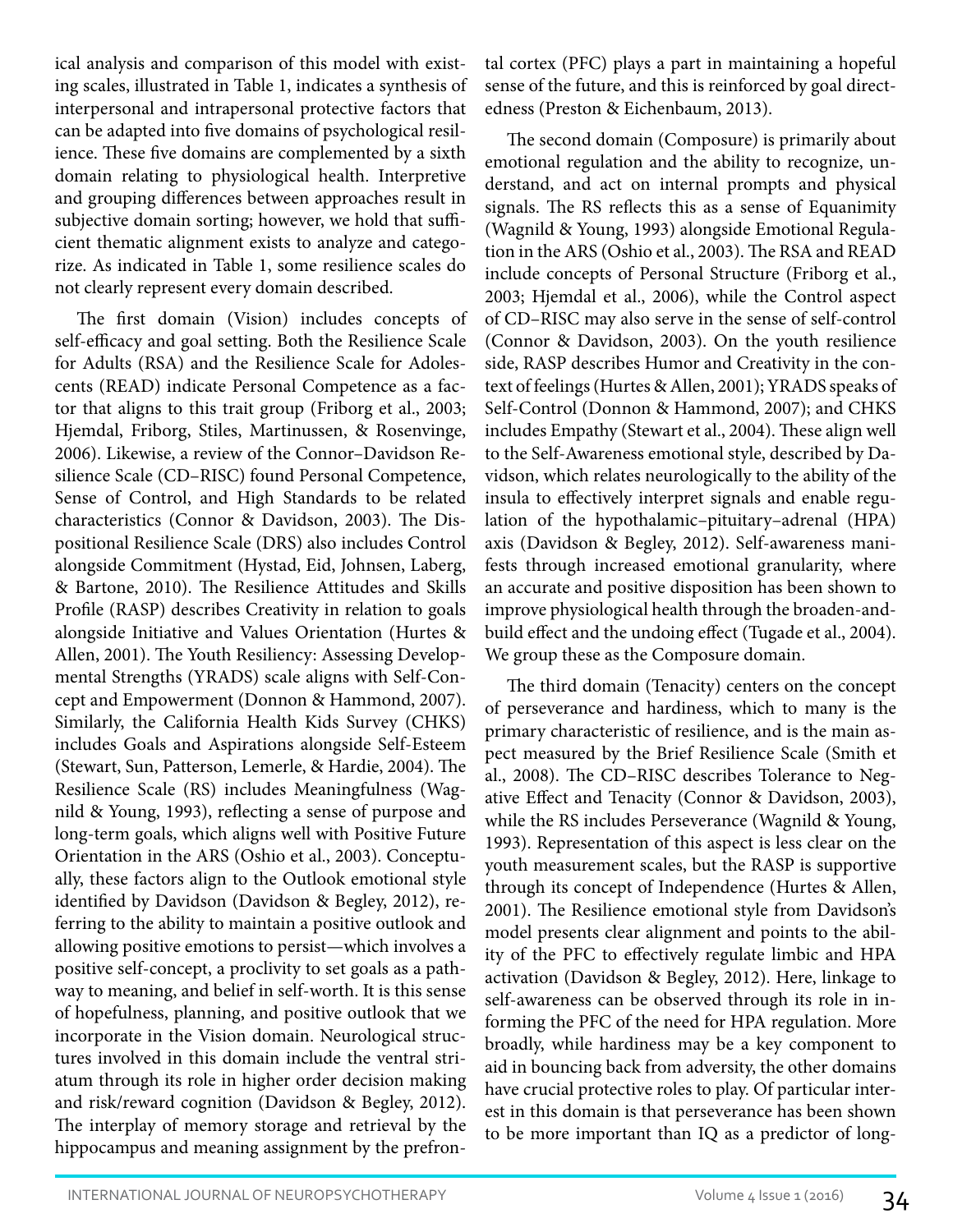term goal outcomes (Duckworth, Peterson, Matthews, & Kelly, 2007). Considering that broader psychological resilience is inclusive of this ability to persevere, we termed this the Tenacity domain.

The fourth domain (Reasoning) involves a wider range of higher cognitive traits such as problem-solving, resourcefulness, and growing through adversity, or thriving (Carver, 1998). The ARS includes Novelty-Seeking (Oshio et al., 2003) in this light, alongside an aligning concept of Self-Reliance in the RS (Wagnild & Young, 1993). CD–RISC refers to the ability to positively accept change and the strengthening function of stress (Connor & Davidson, 2003), while the DRS has a concept titled Challenge (Hystad et al., 2010), and RASP includes Insight and Creativity in relation to resourcefulness (Hurtes & Allen, 2001). Other youth scales such as YRADS include Commitment to Learning (Donnon & Hammond, 2007), while the Child and Youth Resilience Measure (CYRM) summarizes these as Personal Skills (Ungar & Liebenberg, 2011). The Attention style from Davidson's model is of interest here in its role to screen out distractions and stay focused when facing risk or adversity (Davidson & Begley, 2012). Left and right PFC activation functions in conjunction with the anterior cingulate cortex (ACC) to rapidly screen for errors and optimize subsequent responses (Peterson et al., 2014). Executive functioning here is enabled following the downregulation of the HPA axis through the Composure and Tenacity domains and functions in the broader context set by the Vision domain. The ability to effectively regulate limbic functions is supported by strategies such as interpretation bias, which has been shown to have a protective effect in the resilience construct, though it must be grounded in a realistic sense of optimism (Clarke, 2014; Kleim, Thörn, & Ehlert, 2014; Oettingen & Wadden, 1991). We group these traits as the Reasoning domain, reflecting its executive functioning and cognitive nature.

The fifth domain (Collaboration) relates directly to psychosocial interaction, including secure attachment, support networks, context, and humor. This domain is common among resilience scales, with some scales focusing more heavily on this aspect. For example, the RSA and READ include Social Competence, Family Coherence, and Social Resources, making up the bulk of these surveys (Friborg et al., 2003; Hjemdal et al., 2006). CD–RISC contains Secure Relationships (Connor & Davidson, 2003), while the RS contrasts with Existential

Aloneness (Wagnild & Young, 1993). Youth scales are also heavy on this aspect, with YRADS listing Parental Support/Expectations, Peer Relationships, Community Cohesiveness, School Culture, Cultural Sensitivity, and Social Sensitivity (Donnon & Hammond, 2007). RASP describes Relationships and Humor in this context (Hurtes & Allen, 2001), while CYRM includes Social Skills and Peer Support (Ungar & Liebenberg, 2011). Finally, CHKS aligns with Help-Seeking and Communication and Cooperation in this group (Stewart et al., 2004). These align with two of the Davidson styles, namely Social Intuition, which refers to the ability to accurately read people through body language, emotional tone, and needs, and Sensitivity to Context, which involves being able to accurately discriminate between social contexts and adapt approach accordingly (Davidson & Begley, 2012). Schore (2000) noted that the right prefrontal cortex (RPFC), which receives cues interpreted by other regions, plays a key role in secure attachment. It has been suggested that the fusiform gyrus plays this interpretive role through facial expression recognition and has been shown to be able to affect the amygdala in response to emotional faces (Pujol et al., 2009). Healthy RPFC interpretation and accurate facial recognition are thus crucial to appropriately regulating amygdala activation for constructive reaction when faced with risk and adversity. On a broader level, secure attachment is well documented as a key component of resilience (Blaustein & Kinniburgh, 2010; Svanberg, 1998). This positive impact of the social framework continues through adolescence and into adult life, where research has shown social influences affect BMI and weight loss outcomes (Leahey, Kumar, Weinberg, & Wing, 2012; Leahey, LaRose, Fava, & Wing, 2011). Of particular interest is that it is not received support but rather the perception of support that is the key enabler of resilient outcomes (Wethington & Kessler, 1986). This reinforces the importance of healthy neural activation in the PFC to regulate triggers that may otherwise cause distress and thereby maintain wellness through positive interpretation and perception management. Multifaceted and complex, we title this the Collaboration domain.

### **Proposed Domain: Health Hygiene Factors**

The sixth domain (Health) concerns physiological health and is the proposed addition. While the other five domains are heavily informed by current resilience scales, this sixth domain has received little attention,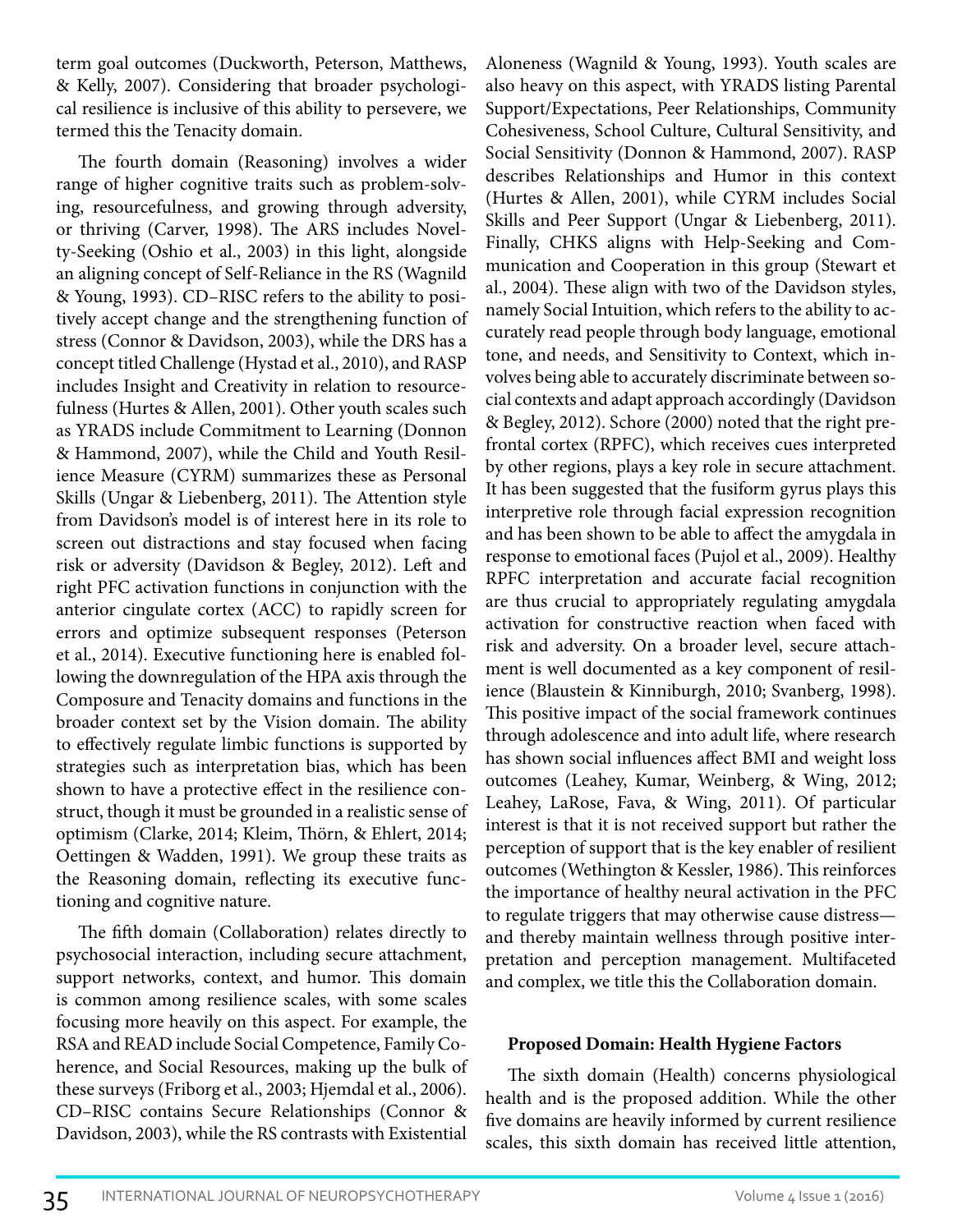likely due to a focus on the psychological aspects of resilience. Work by Tugade et al. (2004) clearly indicated a link between emotional experience and health—for example, calling on the effect of higher resilience to quell autonomic arousal in the HPA. This type of arousal increases cortisol levels, which in turn reduces BDNF and thereby the potential for positive neural adaptation (Issa, Wilson, Terry, & Pillai, 2010). Evidence of chronic health issues affecting mood, and the relationship between posttraumatic stress disorder, anxiety, and negative health outcomes, strengthen the hypothesis of a link between positive health and resilience (Eckenrode, 1984; McWilliams, Cox, & Enns, 2003). This is especially relevant since resilient individuals have been shown to be better at coping with serious health issues such as cancer (Min et al., 2013). We turn now to the positive effect of BDNF on resilience and find three physiological factors that affect production. We also consider another factor beyond BDNF that also has a potential interconnection with resilience.

The first factor is regular exercise, which has been shown to increase BDNF and hippocampal function (Cassilhas et al., 2012; Cotman & Berchtold, 2002). In the short term, exercise improves cognitive and memory functions (Chapman et al., 2013), as well as ACC activation, which is key for the Reasoning domain. Benefits also extend into the long term to maintain cognitive capacities and serve to protect against future adversity in the form of mental decline (Colcombe et al., 2006).

The second factor is nutrition, as a diet high in sugar, dietary fats, and alcohol has been show to downregulate BDNF (Heffernan, 2008; Molteni, Barnard, Ying, Roberts, & Gomez-Pinilla, 2002). More generally, the psychological link between the broader influence of nutrition and well-being is well established, such as the strong relationship between obesity and depression (Simon et al., 2008).

The third factor is sleep hygiene, where recent evidence points to a crucial interplay between stress, sleep, and BDNF levels (Giese, Unternaehrer, Brand, Calabrese, Holsboer–Trachsler, & Eckert, 2013). Lack of sleep has further been shown to degrade higher cognitive functioning along with increasing impulsiveness, which may lead to negative outcomes when faced with adversity requiring reasoned responses (Greer, Goldstein, & Walker, 2013; Killgore, 2010). The recommended quantity of sleep is inversely related to age—currently it is eight to ten hours for teenagers and seven to nine

hours for adults (Hirshkowitz et al., 2015).

In combination, these three factors designate adequate health hygiene factors to be included as items in the PR6. We include an item per factor, as well as an item for overall health, as even the best hygiene may not protect against all physiological problems—for example, a general health self-report survey has shown high correlation with chronic pain (Mäntyselkä, Turunen, Ahonen, & Kumpusalo, 2003).

### **Approach/Avoidance Motivation**

Motivation in terms of approach and avoidance suggest a distinction between behaviors of approach, where reward is expected, and avoidance, where there is a fear of loss (Elliot & Covington, 2001). In the context of high resilience, one would expect the approach–avoidance conflict to result in constructive outcomes. Some approach and avoidance models have been found useful predictors of work and educational outcomes as well as dysfunctional outcomes (Jackson, Hobman, Jimmieson, & Martin, 2009). Continued goal striving during adversity is a constructive product of resilience. As Elliot and Thrash (2002) summarize, a goal is "a concrete cognitive representation of a desired or undesired end state use to guide behaviour" (p. 806), and they go on to connect an approach temperament to positive prediction of goal outcomes. Two items are included in the scale to measure approach and avoidance schemas in terms of a sense of direction and openness to new challenges. This is measured in conjunction with the other six domains as Momentum.

### **Survey Design**

The survey was envisioned as a shorter form self-report questionnaire to increase its applicability to broader contexts and allow for re-testing over time. This follows precedent and preempts the path followed by previous scales (Burns & Anstey, 2010; Carver, 1997; Smith et al., 2008). Items were rated on a 5-point Likert scale ranging from 1 = *not at all like me* (most negative),  $2 = a$  *bit like me*,  $3 =$  *somewhat like me*,  $4 = of$ *ten like me*, and 5 = *very much like me* (most positive). Two of the Health domain questions had more specific answers, again ranging across 5 points. Two items were selected per domain which were informed by a review of existing scales as well as additional literature on the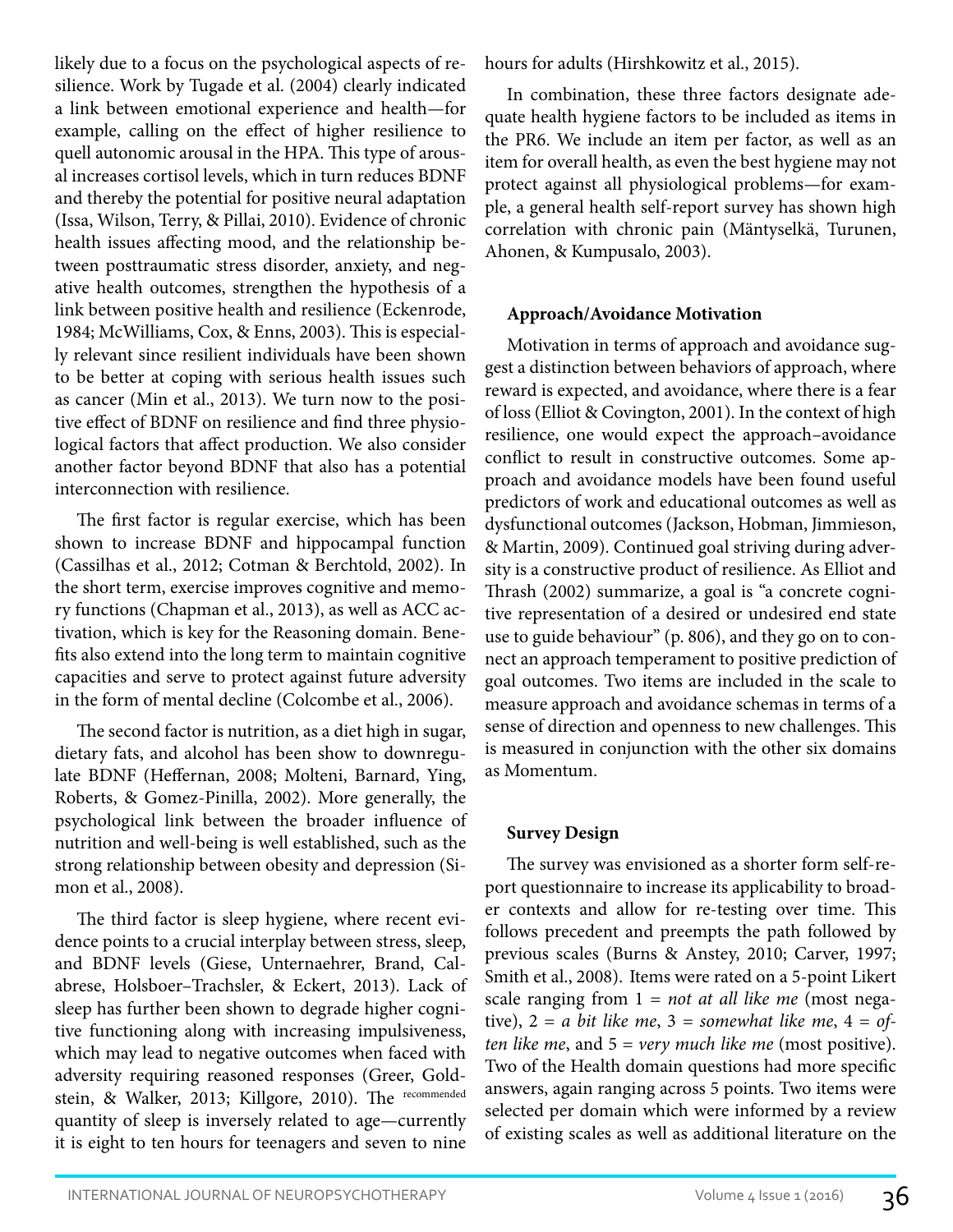| The Predictive 6-Factor Resilience Scale |                      |           |  |  |  |  |
|------------------------------------------|----------------------|-----------|--|--|--|--|
| Item                                     | Description          | Scoring   |  |  |  |  |
| $1,7^*$                                  | Tenacity domain      | 1 2 3 4 5 |  |  |  |  |
| $2*, 8$                                  | Vision domain        | 1 2 3 4 5 |  |  |  |  |
| $3,9*$                                   | Collaboration domain | 1 2 3 4 5 |  |  |  |  |
| $4,10*$                                  | Composure domain     | 1 2 3 4 5 |  |  |  |  |
| $5,11*$                                  | Reasoning domain     | 1 2 3 4 5 |  |  |  |  |
| $6*, 12$                                 | Momentum             | 1 2 3 4 5 |  |  |  |  |
| 13, 14, 15, 16                           | Health domain        | 1 2 3 4 5 |  |  |  |  |

Table 2 *The Predictive 6-Factor Resilience Scale*

\*Reverse scored.

subject of resilience. Item revision was also conducted via feedback from the first group of study participants, resulting in minor revisions of wording for items relating to Composure. Each domain (except for the Health domain) and the Momentum items contained one reverse-scored question; the Health domain comprised four positively scored items. Table 2 expands on descriptions of each item within the PR6.

### **Study Sample**

The overall sample  $(N = 204)$  consisted of two groups of professionals recruited to complete the survey. The

first group ( $n = 128$ ) consisted primarily of Healthcare and Education professionals contacted during workshops in the following cities: in Australia: Melbourne (59), Sydney (29), and Brisbane (26); in New Zealand: Dunedin (14). Surveys were completed on paper sheets handed out and then handed back to the facilitator once completed. Of this group, 80% were psychology clinicians or counsellors. Males accounted for 13% of the sample, females 78%, while the remaining 9% marked "other" or left a blank. Age representation was broad: 9% were between 21 and 30 years of age, 18% between 31 and 40, 27% between 41 and 50, and 44% were 50 and over.

The second group (FIN) consisted of financial services professionals recruited from a major bank (*n* = 76). The survey was offered to the organization in the form of an online device completed confidentially by each staff member. Individual results were not made available to management. The respondents all resided in Sydney; females accounted for 41% and males 59% of the total group. Age representation was again broad, with 5% aged between 21 and 30, 43% between 31 and 40, 34% between 41 and 50, and 5% were 50 years and over.



*Figure 1.* Histogram of overall resilience scores across all groups.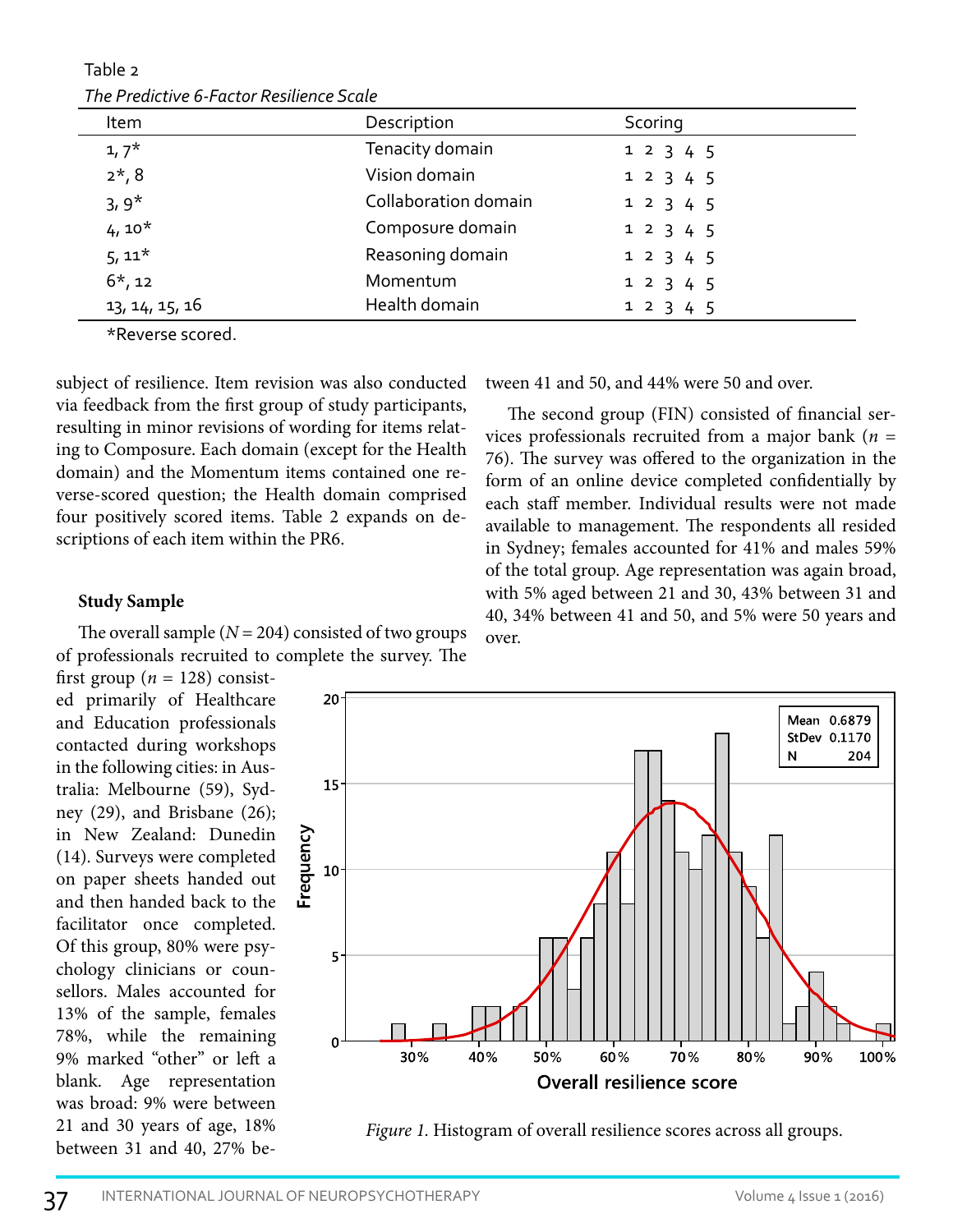#### **Results**

Scoring was completed by first reversing the negatively phrased questions, then summing each item pair per the first five domains and for the Momentum score. Health had four positively scored items, which were subsequently summed to complete the scores for the six domains. Each domain was averaged to produce a comparable score per domain. An overall resilience score (PR6 score) was calculated as an average of each of the six domains, ranging from 0 (lowest resilience) to 1 (highest resilience).

The distribution of PR6 scores for *N* = 204 (Figure 1) resulted in *M* = 0.6879, *SD* = 0.117, and 95% CI [0.67178, 0.70409]. The results mostly followed the *SD*, with additional clustering around the 75th and 85th percentiles. Normality was confirmed with an Anderson–Darling test of 0.440 and a *p*-value of 0.289 for the full population. Floor and ceiling effects were not encountered as no responses reached the lowest level, while only one response reached near the upper bound with a score of 0.9911.

#### **Group Analysis**

Table 3 summarises scores for the different populations across Industry, Age, and Gender.

Industry-grouped PR6 scores for Healthcare at *M* = 0.697 were slightly higher than Finance at  $M = 0.6842$ , though both fell within 95% CI, indicating no statisti-

#### Table 3

*Statistics Summary of Resilience Scores Within Groups*

| Industry      | Ν   | MМ     | <b>SEM</b> | SD     | Minimum | Q1             | Median | Q <sub>3</sub> | Maximum |
|---------------|-----|--------|------------|--------|---------|----------------|--------|----------------|---------|
| Healthcare    | 111 | 0.697  | 0.011      | 0.116  | 0.3929  | 0.6161         | 0.7054 | 0.7857         | 0.9464  |
| Finance       | 76  | 0.6842 | 0.0133     | 0.1157 | 0.2857  | 0.625          | 0.6786 | 0.7679         | 0.9911  |
| Education     | 8   | 0.6908 | 0.0295     | 0.0833 | 0.5804  | 0.6094         | 0.692  | 0.7366         | 0.8393  |
| Not specified | 9   | 0.6052 | 0.0493     | 0.1478 | 0.3393  | 0.4955         | 0.6339 | 0.7143         | 0.8214  |
|               |     |        |            |        |         |                |        |                |         |
| Age           | Ν   | М      | <b>SEM</b> | SD     | Minimum | Q <sub>1</sub> | Median | Q <sub>3</sub> | Maximum |
| $21 - 30$     | 15  | 0.656  | 0.0179     | 0.0691 | 0.5357  | 0.5804         | 0.6696 | 0.6875         | 0.8036  |
| $31 - 40$     | 56  | 0.688  | 0.0161     | 0.1203 | 0.2857  | 0.6183         | 0.7054 | 0.7589         | 0.9911  |
| 41-50         | 61  | 0.6852 | 0.0155     | 0.1212 | 0.3929  | 0.6027         | 0.6786 | 0.7857         | 0.9107  |
| $50+$         | 60  | 0.7027 | 0.0161     | 0.1244 | 0.3393  | 0.6339         | 0.7054 | 0.7835         | 0.9464  |
| Not specified | 12  | 0.6682 | 0.0263     | 0.091  | 0.5179  | 0.6049         | 0.6518 | 0.7612         | 0.8036  |
|               |     |        |            |        |         |                |        |                |         |
| Gender        | N   | м      | <b>SEM</b> | SD     | Minimum | Q1             | Median | Q3             | Maximum |
| Female        | 131 | 0.6823 | 0.0101     | 0.1151 | 0.3393  | 0.5982         | 0.6786 | 0.7679         | 0.9464  |
| Male          | 62  | 0.6983 | 0.0161     | 0.1267 | 0.2857  | 0.6339         | 0.7054 | 0.7857         | 0.9911  |
| Not specified | 10  | 0.7    | 0.0274     | 0.0866 | 0.5     | 0.6674         | 0.6964 | 0.7723         | 0.8036  |
| Other         |     | 0.6696 | N/A        | N/A    | 0.6696  | N/A            | 0.6696 | N/A            | 0.6696  |
|               |     |        |            |        |         |                |        |                |         |

cally significant difference, while Education and Not Specified scores at the time of measurement did not have sufficient data to draw meaningful conclusions. Similar results were observed within Age, Gender, and Location whereas once a sufficient number of responses had been received, no statistically significant differences were noted within groups for overall scores. Domain analysis indicated one statistically significant difference between Finance and Healthcare. Composure scores, 95% CI [0.6262, 0.6863], for Healthcare were significantly higher ( $M = 0.6971$ ,  $p = 0.027$ ). Health scores, 95% CI [0.6047, 0.6613], for Finance were lower, but the difference was not statistically significant (*M* = 0.5921,  $p > 0.05$ ).

Overall, mean PR6 scores for females were 0.6823, with males scoring slightly higher at 0.6983. Males had higher variability, ranging from a minimum of 0.2857 to a maximum of 0.9911, compared to females with a minimum of 0.3393 to a maximum of 0.9464. Figure 2 shows PR6 scores by gender and age group. Initial results indicated stability among female age groups, while males appeared to have an upward trajectory over time. However, the low number of results for males ages 21- 30  $(n = 2)$  and 50+  $(n = 12)$  suggest additional data is required before significance can be validated.

Figure 3 shows gender differences by domain of resilience. This analysis indicated an area of statistically significant difference between genders. Within the Health domain, 95% CI [0.6047, 0.6613], compared to females,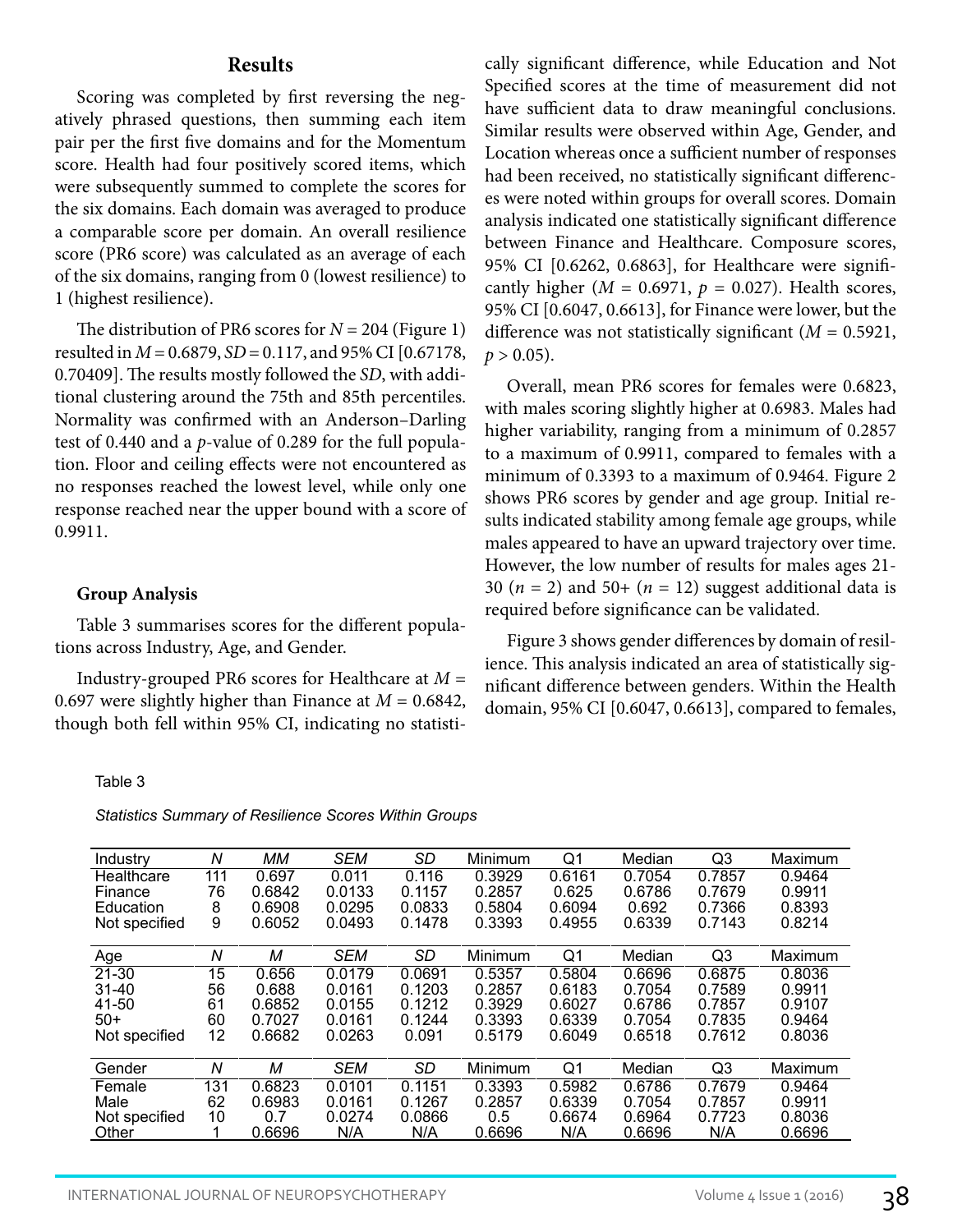

*Figure 2*. Overall resilience scores per gender and age group. Note.  $\ln = 13$ ,  $\ln = 2$ ,  $\ln = 12$ .



*Figure 3.* Domain scores per gender.

males scored much lower ( $M = 0.5696$ ,  $p = 0.012$ ). Conversely, within the Tenacity domain, 95% CI [0.7407, 0.7875], males scored higher (*M* = 0.7944, *p* > 0.05), and in the Reasoning domain, 95% CI [0.6694, 0.7203], males also scored higher ( $M = 0.7440$ ,  $p > 0.05$ ). However, the high *p*-values for these differences noted in the Tenacity and Reasoning domains indicate statistical significance was not reached.

### **Domain Correlation and Consistency**

Domain correlation (Figure 4) shows relationships

between the five Davidson styles (Vision, Composure, Reasoning, Tenacity, and Collaboration) and the proposed Health domain. The Composure and Reasoning domains displayed the strongest relationship, while relationships were also evident between other Davidson styles, as is to be expected as part of traditional resilience factors. Of interest is the hypothesized correlation between the five Davidson styles and the proposed Health domain. Pearson correlation between the Health domain and five Davidson styles was found to be positive at 0.169 with a *p*-value of 0.016. While the Pearson value is in the lower range, the < 0.05 *p*-value indicates the relation is of statistical significance. Additional analysis was conducted to confirm the relationship through Cronbach's alpha.

Item analysis yielded a Cronbach's alpha of 0.7364, indicating good internal consistency and validity as a psychometric tool. Table 4 details the item analysis and  $\alpha$  if removed from the survey. Of note are items 3 (*openness to working with others*) and 14 (*sleep hygiene*), which had a slight negative effect on alpha. The first 12 questions (excluding the four Health domain questions) yielded an alpha of 0.7491.

Additional analysis of the Health domain retains alpha above 0.70, indicating high internal consistency and a meaningful relationship between traditional resilience domain measurements and the Health domain. In particular, three of the questions improve a significantly: *Exer-*

*cise frequency* (Item 15) had the strongest effect ( $\alpha$  = 0.719 if omitted); *adherence to healthy nutrition* (Item 16) had the second strongest effect ( $\alpha$  = 0.7295 if omitted); and *general perceptions about health* (Item 13) had the third strongest effect ( $\alpha$  = 0.723 if omitted).

Forward-looking Momentum items (6, 12) were found to have a strong positive correlation (Figure 5) with resilience (Pearson =  $0.642$ ,  $p$ -value <  $0.001$ ). These items also had a positive effect on alpha, with Item 6 (reverse scored) and Item 12 reducing alpha to 0.7251 and 0.7173 if omitted. No significant differences were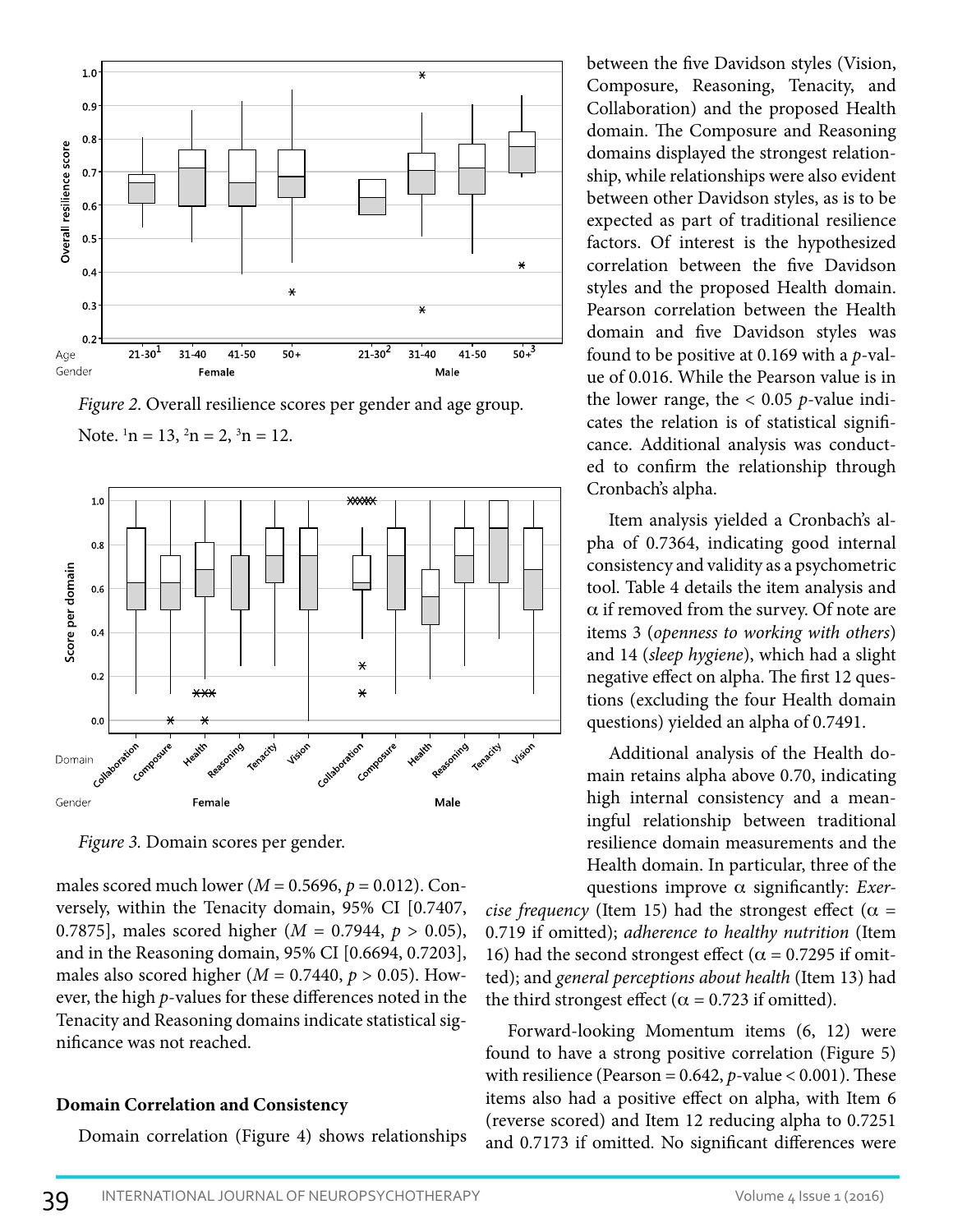

*Figure 4.* Domain correlation matrix.

#### Table 4

*Item Analysis*

| PR6 Cronbach's $\alpha$ = 0.7364 |       |       |                        |  |  |  |
|----------------------------------|-------|-------|------------------------|--|--|--|
|                                  |       |       | Cronbach's $\alpha$ if |  |  |  |
| Item                             | M*    | SD    | omitted                |  |  |  |
| 1                                | 4.064 | 0.871 | 0.7185                 |  |  |  |
| 2                                | 3.539 | 1.142 | 0.7241                 |  |  |  |
| $\bar{3}$                        | 4.206 | 0.852 | 0.7411                 |  |  |  |
| 4                                | 3.603 | 0.928 | 0.7131                 |  |  |  |
| 5                                | 4.064 | 0.837 | 0.7212                 |  |  |  |
| 6                                | 4.333 | 0.76  | 0.7251                 |  |  |  |
| 7                                | 4.049 | 0.858 | 0.7159                 |  |  |  |
| 8                                | 3.794 | 0.956 | 0.7239                 |  |  |  |
| 9                                | 3.118 | 1.226 | 0.7221                 |  |  |  |
| 10                               | 3.647 | 1.176 | 0.7209                 |  |  |  |
| 11                               | 3.495 | 1.048 | 0.7137                 |  |  |  |
| 12                               | 3.549 | 0.943 | 0.7173                 |  |  |  |
| 13                               | 3.784 | 0.844 | 0.723                  |  |  |  |
| 14                               | 3.598 | 1.334 | 0.7478                 |  |  |  |
| 15                               | 3.245 | 1.251 | 0.719                  |  |  |  |
| 16                               | 3.5   | 1.201 | 0.7295                 |  |  |  |
|                                  |       |       |                        |  |  |  |

*Note*. \*Likert scale (5-point).



*Figure 5.* Momentum/resilience correlation matrix.

found in Momentum scores between Industry, Gender, or Age groupings.

## **Discussion**

We have developed a new holistic resilience scale (PR6) incorporating health factors through which we tested the hypothesis that these health factors are an integral component of psychological resilience. The PR6 was primarily tested on participants in the Healthcare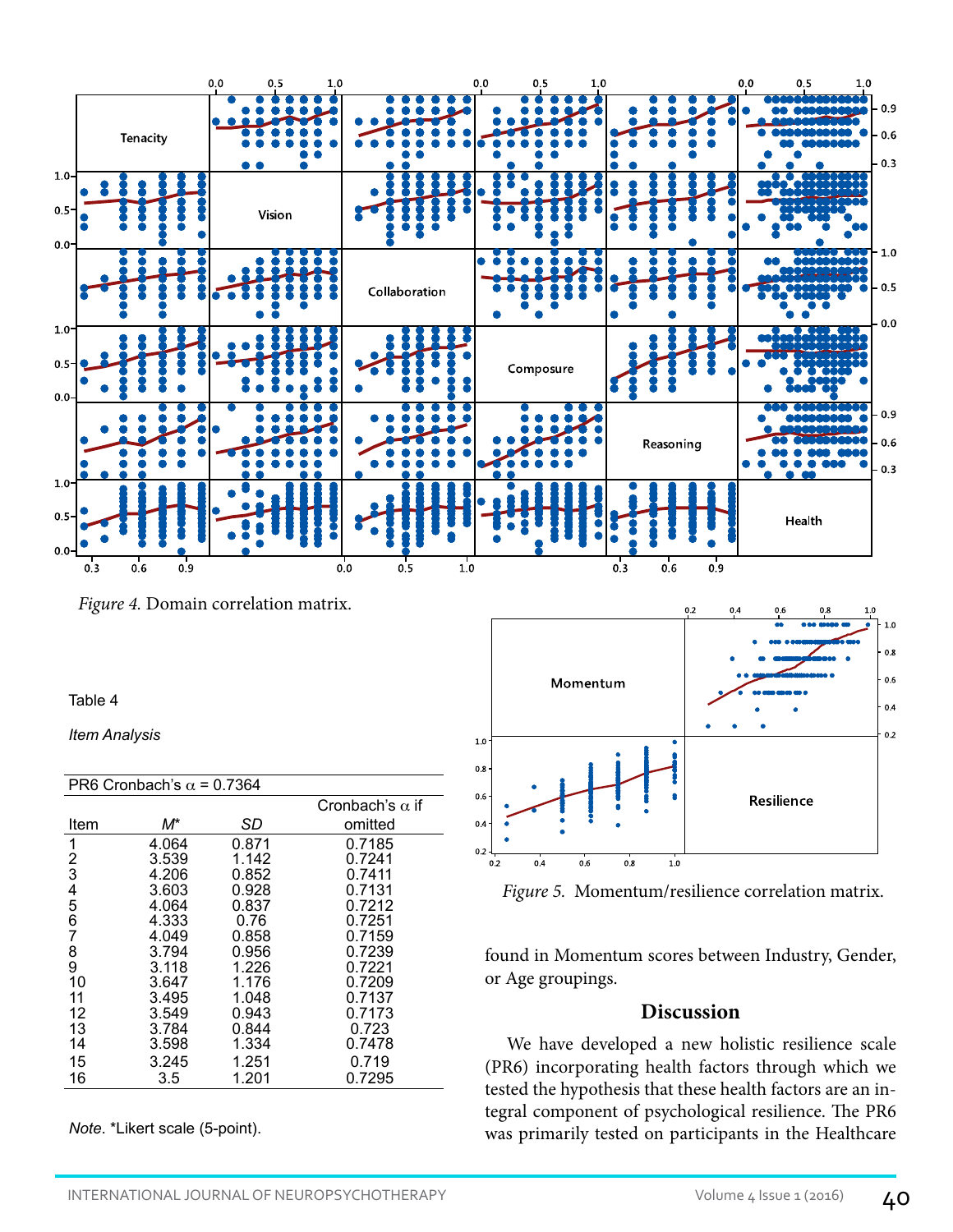and Finance industries, first, to validate the hypothesis and, second, to investigate its potential for application among individuals and in the workplace.

Statistically significant positive correlations between Health and the five Davidson styles support the hypothesis that health hygiene factors function together with traditional resilience constructs. The good internal consistency measurements in this study also support this hypothesis and confirm that the PR6 represents a valid psychological resilience measurement tool. The PR6 unifies domains measured by other resilience scales across five distinct neurobiological schemas and successfully incorporates Health as a new, sixth, domain of psychological resilience. The positive relationship between Health and the other five domains of resilience is of particular interest because Health is not currently measured as a standard in any of the scales considered. As the current view is that resilience is mainly a psychological construct, the findings from this study support the hypothesis that resilience is a wider phenomenon that also relies on (or manifests as) a predisposition to maintain healthy habits in terms of exercise frequency, adherence to health nutrition, and sleeping patterns. We note that this research does not make a determination if there is a causative relationship between Health and the other five resilience domain, or if one precedes the other. Interpretation of previous research for the neurobiological foundations of the PR6 indicate mechanistic factors that may explain these relationships in a causative fashion.

Testing of the scale on a population of professional workers proved to be a useful application in the measurement and treatment of specific resilience factors. The diverse industries of Healthcare and Finance displayed no statistically significant differences in overall PR6 scores although some differences were noted on a domain level—significantly in the Composure domain, and to a lower extent in the Health domain. Composure was noted to be higher in the Healthcare industry, while Health was noted to be lower in the Finance industry.

Momentum items are noted to be highly consistent with the resilience construct, suggesting that psychological approach and avoidance schemas may play a functional role in the ability to manage adversity. This suggestion fits with current models, as approach motivation toward changing or adverse circumstances suggests healthy adaptation. Non-Momentum items are designed to quantify resilience primarily as a point-intime measurement, while the Momentum items through approach and avoidance schemas contrasts with a forward-looking element. This allows particular usefulness in workplace applications where the Momentum scores may serve as a leading indicator of future directions of resilience and well-being.

Furthermore, mapping the PR6 resilience domains to neurobiological structures indicates more direct potential brain-based treatment. The addition of health factors as an integral component of maintaining a healthy brain and its subsequent effect on the overall resilience construct further bolsters a holistic resilience treatment methodology.

# **Conclusion**

The PR6 is a holistic resilience measurement scale that reaches further than traditional scales by incorporating health hygiene factors as a fundamental component of psychological resilience. Reflecting the eventual use of existing scales, the scale itself is short and simple to administer. Application of the scale through paper-based and electronic administration was found to have no significant deviation, allowing for multiple modes of delivery.

In consideration of differences in the observed scores, we note the following speculations. Higher Composure scores in the Healthcare population are likely due to 80% of the group being psychology clinicians or counsellors who have received specific training through their professional education. Differences found in the Health domain, particularly the lower scores in Finance, are suspected to be largely related to gender differences given that a high percentage of the Healthcare group was female, and female participants overall had higher Health scores than males.

The significantly lower Health scores for males, accompanied by slightly higher (though not significant) scores in Tenacity and Reasoning, suggest that males may sacrifice Health in favor of domains that are more directly perceived as pursuant to current goals. These findings suggest an area for further research to determine validity and motivation. The upward trending resilience scores as age increases in males, noted in Figure 2, are expected to stabilize to the mean once larger sample sizes are obtained.

Particular items noted to be less strongly consis-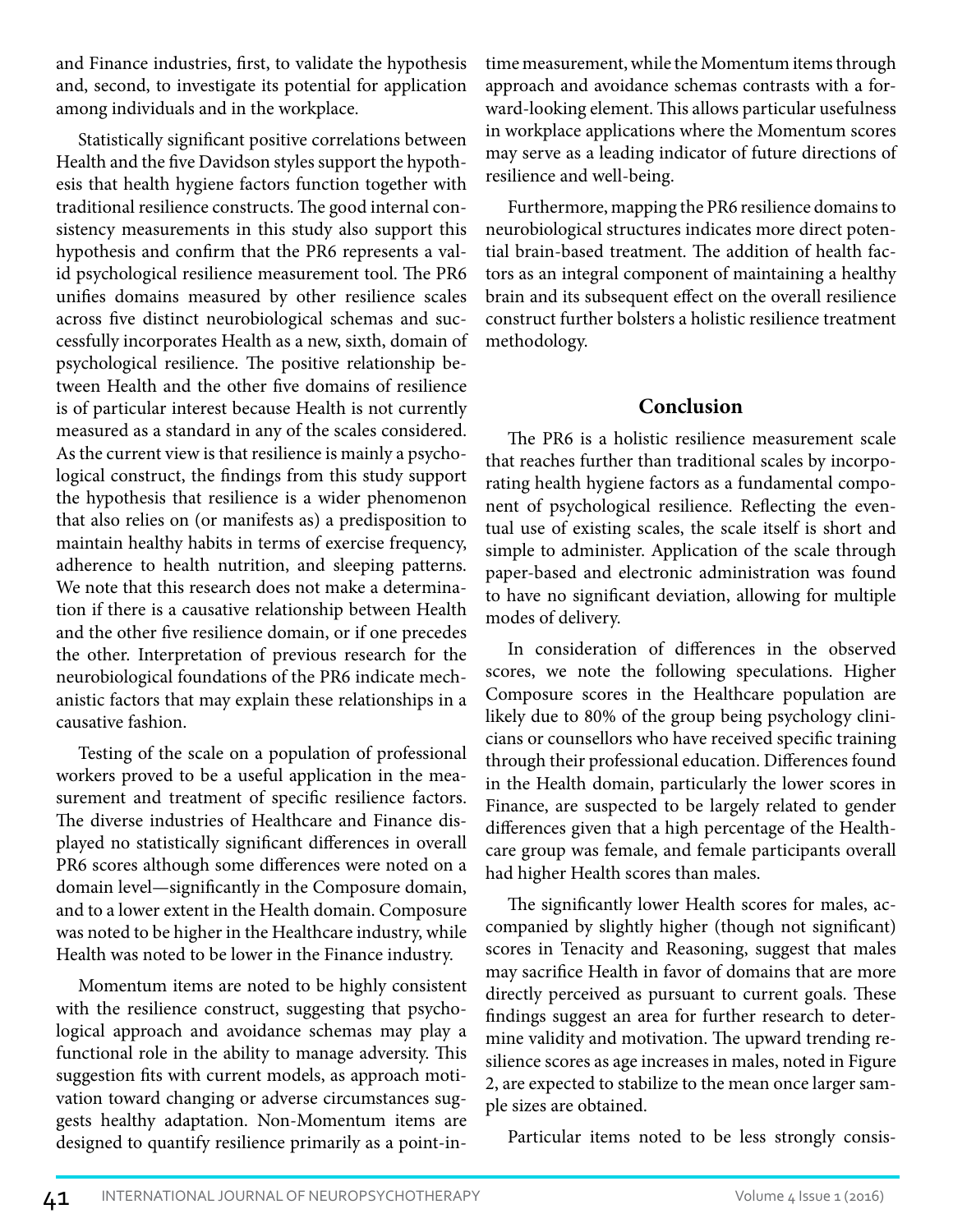tent with resilience were sleep hygiene and openness to working with others. It may be the case that more resilient people are better able to stay focused during periods of varying sleeping patterns; however, the effects of chronic sleep disturbance are well documented and are expected to have an effect on long-term well-being. Regarding the second item, resilience often relies on the assistance of others, but it may not necessarily require one to actually prefer the company of others. Nevertheless, there may be a longer term relationship between the desire to be around others and protective resilience factors over time. The authors plan to monitor different versions of these items in order to further investigate and refine their relationship with resilience.

Ongoing application of the PR6 is planned for younger age groups as well as in clinical settings, and this will be contrasted with treatment to determine effective methods of resilience modification, focusing especially on digital delivery methods. The current test across wide-ranging age groups allows for its application in the broader population as both an individual and a workplace resilience and well-being measurement scale, indicating specific strengths and weaknesses across the holistic six domains of resilience. We propose that the six domains of resilience present discrete neurobiological components that allow for effective treatment to improve overall resilience and well-being by focusing on individual areas as highlighted through the PR6.

# **References**

- Blaustein, M. E., & Kinniburgh, K. M. (2010). *Treating traumatic stress in children and adolescents: How to foster resilience through attachment, self-regulation, and competency*. New York, NY: Guilford.
- Burns, R. A., & Anstey, K. J. (2010). The Connor–Davidson Resilience Scale (CD–RISC): Testing the invariance of a uni-dimensional resilience measure that is independent of positive and negative affect. *Personality and Individual Differences, 48*, 527–531. doi:10.1016/j.paid.2009.11.026
- Carver, C. S. (1997). You want to measure coping but your protocol's too long: Consider the brief COPE. *International Journal of Behavioral Medicine, 4*, 92– 10
- Carver, C. S. (1998). Resilience and thriving: Issues, models, and linkages. *Journal of Social Issues, 54*,

245–266.

- Cassilhas, R. C., Lee, K. S., Fernandes, J., Oliveira, M. G., Tufik, S., Meeusen, R., & de Mello, M. T. (2012). Spatial memory is improved by aerobic and resistance exercise through divergent molecular mechanisms. *Neuroscience, 202*, 309–317. doi:10.1016/j. neuroscience
- Castrén, E., & Rantamäki, T. (2010). The role of BDNF and its receptors in depression and antidepressant drug action: Reactivation of developmental plasticity. *Developmental neurobiology, 70*, 289–297. doi:10.1002/dneu.20758
- Chapman, S. B., Aslan, S., Spence, J. S., Defina, L. F., Keebler, M. W., Didehbani, N., & Lu, H. (2013). Shorter term aerobic exercise improves brain, cognition, and cardiovascular fitness in aging. *Frontiers in Aging Neuroscience, 5*, 75.
- Clarke, P. J., Nanthakumar, S., Notebaert, L., Holmes, E. A., Blackwell, S. E., & MacLeod, C. (2014). Simply imagining sunshine, lollipops and rainbows will not budge the bias: The role of ambiguity in interpretive bias modification. *Cognitive Therapy and Research, 38*, 120–131.
- Colcombe, S. J., Erickson, K. I., Scalf, P. E., Kim, J. S., Prakash, R., McAuley, E., . . . Kramer, A. F. (2006). Aerobic exercise training increases brain volume in aging humans. *The Journals of Gerontology. Series A: Biological Sciences and Medical Sciences, 61*, 1166– 1170.
- Connor, K. M., & Davidson, J. R. (2003). Development of a new resilience scale: The Connor‐Davidson Resilience Scale (CD‐RISC). *Depression and Anxiety, 18*, 76–82.
- Cotman, C. W., & Berchtold, N. C. (2002). Exercise: A behavioral intervention to enhance brain health and plasticity. *Trends in Neurosciences, 25*, 295–301.
- Davidson, R. J., & Begley, S. (2012). *The emotional life of your brain*. New York, NY: Plume.
- Donnon, T., & Hammond, W. (2007). A psychometric assessment of the self-reported Youth Resiliency: Assessing Developmental Strengths questionnaire. *Psychological Reports, 100*, 963–978.
- Duckworth, A. L., Peterson, C., Matthews, M. D., & Kelly, D. R. (2007). Grit: Perseverance and passion for long-term goals. *Journal of Personality and Social*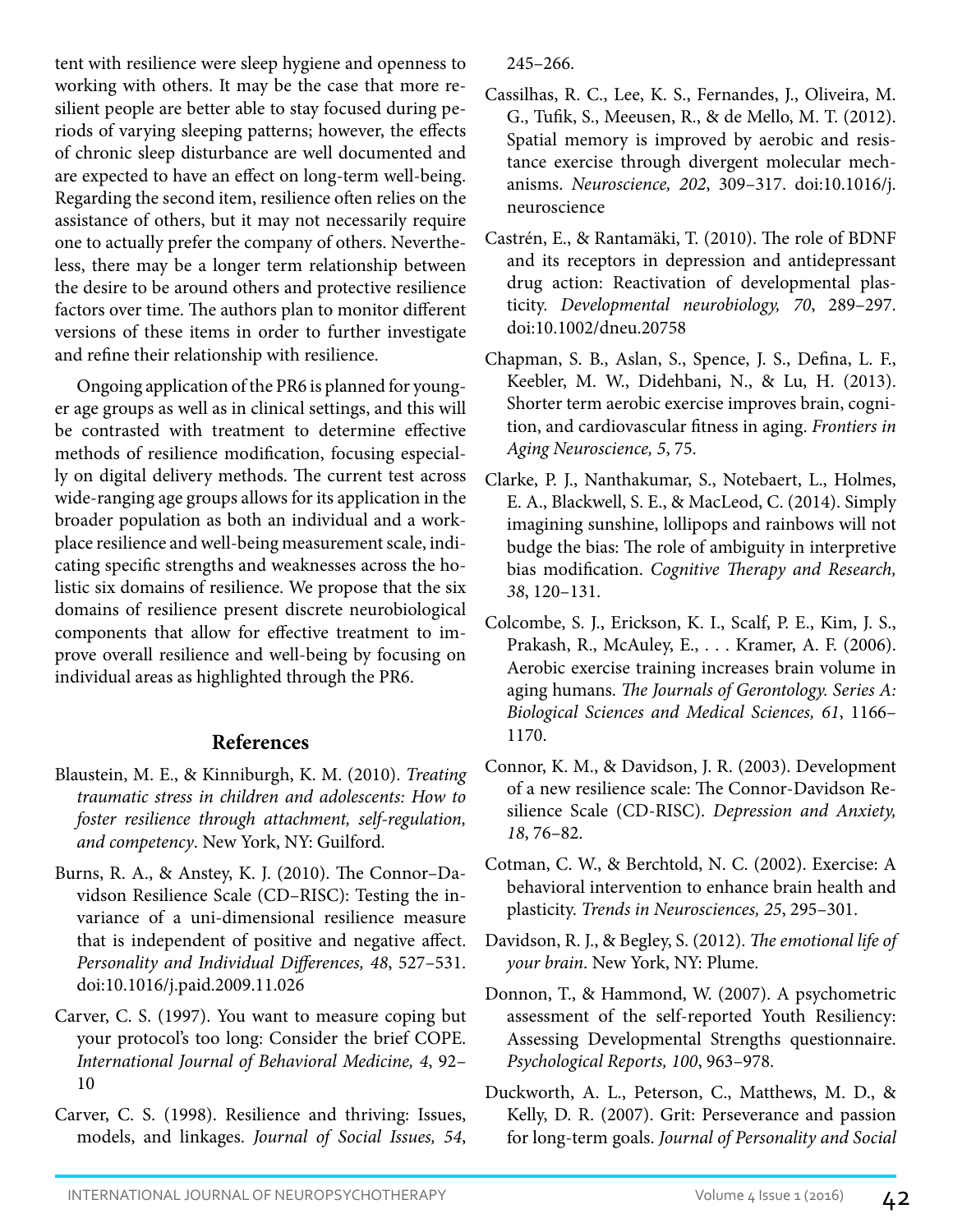*Psychology, 92*, 1087–1101.

- Eckenrode, J. (1984). Impact of chronic and acute stressors on daily reports of mood. *Journal of Personality and Social Psychology, 46*, 907–918.
- Edward, K. (2005). Resilience: A protector from depression. *Journal of the AmericanPsychiatric Nurses Association, 11*, 241–243. doi:10.1177/1078390305281177
- Elisei, S., Sciarma, T., Verdolini, N., & Anastasi, S. (2013). Resilience and depressive disorders (Supplemental material]. *Psychiatria Danubina, 25*, S263– 267.
- Elliot, A. J., & Covington, M. V. (2001). Approach and avoidance motivation. *Educational Psychology Review, 13*, 73–92.
- Elliot, A. J., & Thrash, T. M. (2002). Approach-avoidance motivation in personality: Approach and avoidance temperaments and goals. *Journal of Personality and Social Psychology, 82*, 804–818.
- Fredrickson, B. L., & Branigan, C. (2012, June). Positive emotions broaden the scope of attention and thought‐action repertoires. *Cognition and Emotion, 19*. Retrieved from [http://www.ncbi.nlm.nih.gov/](http://www.ncbi.nlm.nih.gov/pmc/articles/PMC3156609/) [pmc/articles/PMC3156609/](http://www.ncbi.nlm.nih.gov/pmc/articles/PMC3156609/)
- Friborg, O., Hjemdal, O., Rosenvinge, J. H., & Martinussen, M. (2003). A new rating scale for adult resilience: What are the central protective resources behind healthy adjustment? *International Journal of Methods in Psychiatric Research, 12*, 65–76.
- Giese, M., Unternaehrer, E., Brand, S., Calabrese, P., Holsboer–Trachsler, E., & Eckert, A. (2013). The interplay of stress and sleep impacts BDNF level. *PloS One, 8*, e76050. doi:10.1371/journal.pone.0076050
- Greer, S. M., Goldstein, A. N., & Walker, M. P. (2013, August). The impact of sleep deprivation on food desire in the human brain. *Nature Communications,*  4. Retrieved from [http://www.nature.com/ncom](http://www.nature.com/ncomms/2013/130806/ncomms3259/full/ncomms3259.html)[ms/2013/130806/ncomms3259/full/ncomms3259.](http://www.nature.com/ncomms/2013/130806/ncomms3259/full/ncomms3259.html) [html](http://www.nature.com/ncomms/2013/130806/ncomms3259/full/ncomms3259.html)
- Heffernan, T. M. (2008). The impact of excessive alcohol use on prospective memory: A brief review. *Current Drug Abuse Reviews, 1*, 36–41.
- Herrman, H., Stewart, D. E., Diaz-Granados, N., Berger, E. L., Jackson, B., & Yuen, T. (2011). What is resilience? *Canadian Journal of Psychiatry, 56*, 258–65
- Hirshkowitz, M., Whiton, K., Albert, S. M., Alessi, C., Bruni, O., DonCarlos, L., . . . Hillard, P. J. (2015). National Sleep Foundation's sleep time duration recommendations: Methodology and results summary. *Sleep Health, 1*, 40–43. doi:10.1016/j.sleh.2014.12.010
- Hjemdal, O., Friborg, O., Stiles, T. C., Martinussen, M., & Rosenvinge, J. H. (2006). A new scale for adolescent resilience: Grasping the central protective resources behind healthy development. *Measurement and Evaluation in Counseling and Development, 39*, 84–96.
- Hurtes, K., & Allen, L. (2001). Measuring resiliency in youth: The Resiliency Attitude and Skills Profile. *Therapeutic Recreation Journal, 35*, 333–347.
- Hystad, S. W., Eid, J., Johnsen, B. H., Laberg, J. C., & Bartone, P. T. (2010). Psychometric properties of the revised Norwegian Dispositional Resilience (Hardiness) Scale. *Scandinavian Journal of Psychology, 51*, 237–245. doi:10.1111/j.1467-9450.2009.00759.x
- Issa, G., Wilson, C., Terry, A. V., Jr., & Pillai, A. (2010). An inverse relationship between cortisol and BDNF levels in schizophrenia: Data from human postmortem and animal studies. *Neurobiology of Disease, 39*, 327–333. doi:10.1016/j.nbd.2010.04.017
- Jackson, C. J., Hobman, E. V., Jimmieson, N. L., & Martin, R. (2009). Comparing different approach and avoidance models of learning and personality in the prediction of work, university, and leadership outcomes. *British Journal of Psychology, 100*(2), 283– 312. doi:10.1348/000712608X322900.
- Kandel, E. R. (1998). A new intellectual framework for psychiatry. *The American Journal of Psychiatry, 155*, 457–469.
- Kandel, E. R., Schwartz, J. H., Jessell, T. M. Siegelbaum, S. A., & Hudspeth, A. J., (Eds.). (2013). Principles of neural science (5th ed.). New York, NY: Mc-Graw-Hill.
- Killgore, W. D. S. (2010). Effects of sleep deprivation on cognition. In G. A Kerkhof & H. P. A. van Dongen (Eds.), *Human Sleep and Cognition: Part 1: Basic Research* (pp. 105–130). Amsterdam, The Netherlands: Elsevier.
- Kleim, B., Thörn, H. A., & Ehlert, U. (2014). Positive interpretation bias predicts well-being in medical interns. *Frontiers in Psychology, 5*, 640. doi:10.3389/ fpsyg.2014.00640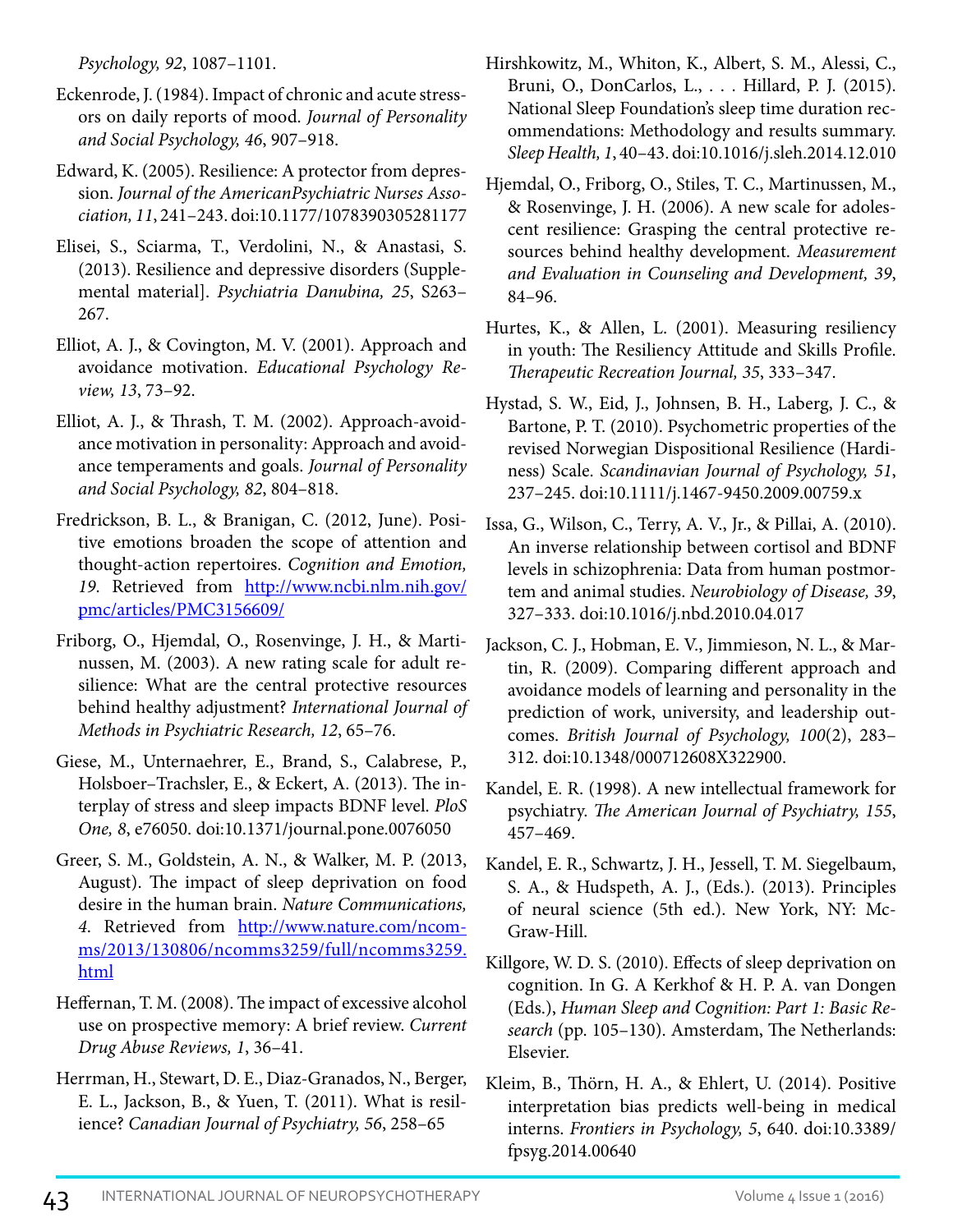- Kong, F., Wang, X., Hu, S., & Liu, J. (2015). Neural correlates of psychological resilience and their relation to life satisfaction in a sample of healthy young adults. *NeuroImage, 123*, 165–172. doi:10.1016/j. neuroimage.2015.08.020
- Leahey, T. M., Kumar, R., Weinberg, B. M., & Wing, R. R. (2012). Teammates and social influence affect weight loss outcomes in a team‐based weight loss competition. *Obesity, 20*, 1413–1418. doi:10.1038/ oby.2012.18
- Leahey, T. M., LaRose, G. J., Fava, J. L., & Wing, R. R. (2011). Social influences are associated with BMI and weight loss intentions in young adults. *Obesity, 19*, 1157–1162. doi:10.1038/oby.2010.301
- Lu, B., Nagappan, G., Guan, X., Nathan, P. J., & Wren, P. (2013). BDNF-based synaptic repair as a disease-modifying strategy for neurodegenerative diseases. *Nature Reviews Neuroscience, 14*, 401–416. doi:10.1038/nrn3505
- Mäntyselkä, P. T., Turunen, J. H., Ahonen, R. S., & Kumpusalo, E. A. (2003). Chronic pain and poor self-rated health. *JAMA, 290*(18), 2435–2442.
- Masten, A. S., Cutuli, J. J., Herbers, J. E., & Reed, M. G. (2009). Resilience in Development. In C. R. Snyder & S. J. Lopez (Eds.), *The handbook of positive psychology* (pp. 117–131). New York, NY: Oxford University Press.
- McWilliams, L. A., Cox, B. J., & Enns, M. W. (2003). Mood and anxiety disorders associated with chronic pain: an examination in a nationally representative sample. *Pain, 106*, 127– 133.
- Min, J. A., Yoon, S., Lee, C. U., Chae, J. H., Lee, C., Song, K. Y., & Kim, T. S. (2013). Psychological resilience contributes to low emotional distress in cancer patients. *Supportive Care in Cancer, 21*, 2469–2476. doi:10.1007/s00520-013-1807-6
- Molteni, R., Barnard, R. J., Ying, Z., Roberts, C. K., & Gomez-Pinilla, F. (2002). A high-fat, refined sugar diet reduces hippocampal brain-derived neurotrophic factor, neuronal plasticity, and learning. *Neuroscience, 112*, 803–814.
- Oettingen, G., & Wadden, T. A. (1991). Expectation, fantasy, and weight loss: Is the impact of positive thinking always positive? *Cognitive Therapy and Research, 15*, 167–175.
- Olsson, C. A., Bond, L., Burns, J. M., Vella-Brodrick, D. A., & Sawyer, S. M. (2003). Adolescent resilience: A concept analysis. *Journal of Adolescence, 26*, 1–11.
- Oshio, A., Kaneko, H., Nagamine, S., & Nakaya, M. (2003). Construct validity of the Adolescent Resilience Scale. *Psychological Reports, 93*, 1217–1222.
- Peterson, B. S., Wang, Z., Horga, G., Warner, V., Rutherford, B., Klahr, K. W., . . . Weissman, M. M. (2014). Discriminating risk and resilience endophenotypes from lifetime illness effects in familial major depressive disorder. *JAMA Psychiatry, 71*, 136–148. doi:10.1001/jamapsychiatry.2013.4048
- Preston, A. R., & Eichenbaum, H. (2013). Interplay of hippocampus and prefrontal cortex in memory. *Current Biology, 23*, R764–773. doi:10.1016/j. cub.2013.05.041
- Pujol, J., Harrison, B. J., Ortiz, H., Deus, J., Soriano-Mas, C., Lopez-Sola, M., . . . Cardoner, N. (2009). Influence of the fusiform gyrus on amygdala response to emotional faces in the non-clinical range of social anxiety. *Psychological Medicine, 39*, 1177–1187. doi:10.1017/S003329170800500X
- Rossouw, P. (2015, March/May). Resilience: A neurobiological perspective. *Neuropsychotherapy in Australia, 31*, 3–8.
- Russo, S. J., Murrough, J. W., Han, M. H., Charney, D. S., & Nestler, E. J. (2012). Neurobiology of resilience. *Nature Neuroscience, 15*, 1475–1484. doi:10.1038/ nn.3234
- Rutter, M. (1985). Resilience in the face of adversity. Protective factors and resistance to psychiatric disorder. *The British Journal of Psychiatry, 147*, 598–611.
- Rutter, M. (2012). Resilience as a dynamic concept. *Development and Psychopathology, 24*, 335–344. doi:10.1017/S0954579412000028
- Schore, A. N. (2000). Attachment and the regulation of the right brain. *Attachment & Human Development, 2*, 23–47.
- Simon, G. E., Ludman, E. J., Linde, J. A., Operskalski, B. H., Ichikawa, L., Rohde, P., . . . Jeffery, R. W. (2008). Association between obesity and depression in middle-aged women. *General Hospital Psychiatry, 30*, 32–39. doi:10.1016/j.genhosppsych.2007.09.001
- Smith, B. W., Dalen, J., Wiggins, K., Tooley, E., Christopher, P., & Bernard, J. (2008). The Brief Resilience